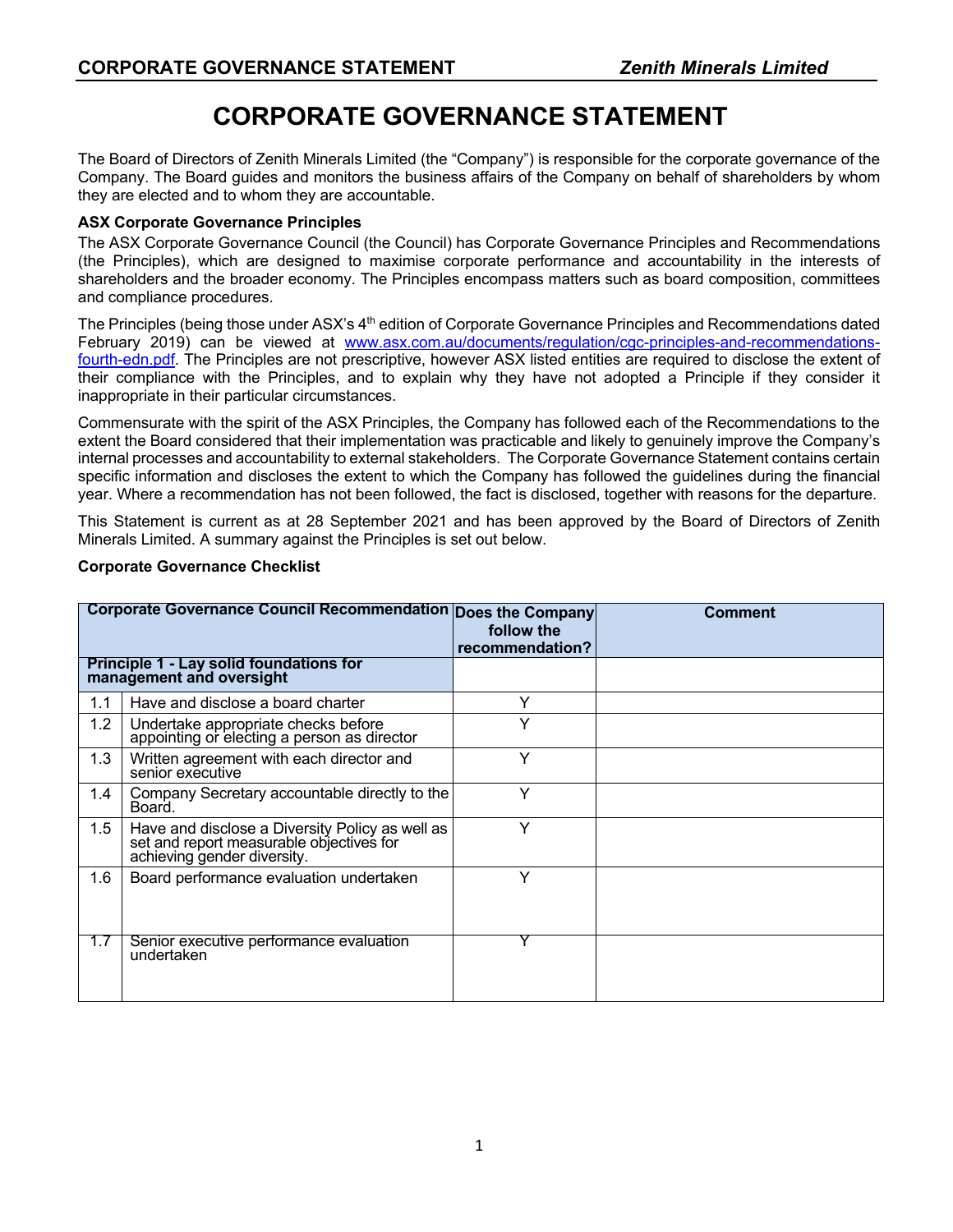|         | Principle 2 – Structure the board to add value                                      |   |                                                                                                                                                                                                                                                                                                                                                                                                                |
|---------|-------------------------------------------------------------------------------------|---|----------------------------------------------------------------------------------------------------------------------------------------------------------------------------------------------------------------------------------------------------------------------------------------------------------------------------------------------------------------------------------------------------------------|
| 2.1     | Nomination committee requirements met                                               | N | Due to the size of the Board, the Company<br>does not have a separate nomination<br>committee. The roles and responsibilities of<br>a nomination committee are undertaken by<br>the Board. The Board considers it more<br>appropriate to set aside time at Board<br>meetings to specifically address those<br>matters and issues arising that would<br>ordinarily be considered by a nomination<br>lcommittée. |
| 2.2     | Board skills matrix disclosed                                                       | Υ |                                                                                                                                                                                                                                                                                                                                                                                                                |
| 2.3     | Director Independence and tenure disclosed                                          | Y |                                                                                                                                                                                                                                                                                                                                                                                                                |
| 2.4     | Majority of the board are independent directors                                     | Υ |                                                                                                                                                                                                                                                                                                                                                                                                                |
| $2.5\,$ | Chair of the board is an independent director<br>and not the same person as the CEO | N | IMr Bird is the executive Chairman of Zenith.<br>CEO role is performed by Mr Clifford.                                                                                                                                                                                                                                                                                                                         |
| 2.6     | Director induction and ongoing training<br>program                                  | Υ | Induction is normally carried out by the<br>Managing Director. The Company does not<br>have an on-going director training program<br>however the directors have been notified<br>that budget is available when appropriate<br>courses are identified.                                                                                                                                                          |

|                                                      | Principle 3 - Act ethically and responsibly                                                  |   |                                                                                                                                                                                                                                                                                                                                                                                                                                         |
|------------------------------------------------------|----------------------------------------------------------------------------------------------|---|-----------------------------------------------------------------------------------------------------------------------------------------------------------------------------------------------------------------------------------------------------------------------------------------------------------------------------------------------------------------------------------------------------------------------------------------|
| 3.1                                                  | Disclosure of values                                                                         | Y |                                                                                                                                                                                                                                                                                                                                                                                                                                         |
| 3.2                                                  | Have and disclose code of conduct                                                            | Y |                                                                                                                                                                                                                                                                                                                                                                                                                                         |
| 3.3                                                  | Have and disclose whistleblower policy                                                       | Y |                                                                                                                                                                                                                                                                                                                                                                                                                                         |
| 3.4                                                  | Have and disclose an anti-bribery and<br>corruption policy                                   | Y |                                                                                                                                                                                                                                                                                                                                                                                                                                         |
| reporting                                            | Principle 4 - Safeguard integrity in corporate                                               |   |                                                                                                                                                                                                                                                                                                                                                                                                                                         |
| 4.1                                                  | Audit committee requirements met                                                             | N | Due to the size of the Board, the Company<br>does not have a separate audit committee.<br>The roles and responsibilities of an audit<br>committee are undertaken by the Board. The<br>Board acting as the audit committee,<br>specifically reviews the risk management<br>framework twice a year, at half year and year<br>end, to ensure that it continues to be effective<br>in relation to the Group's operations and<br>objectives. |
| 4.2                                                  | CEO<br><b>CFO</b><br>financial<br>statements<br>and<br>declarations received                 | Y |                                                                                                                                                                                                                                                                                                                                                                                                                                         |
| 4.3                                                  | Disclose process to verify integrity of periodic<br>corporate reports released to the marker | Y |                                                                                                                                                                                                                                                                                                                                                                                                                                         |
| Principle 5 - Make timely and balanced<br>disclosure |                                                                                              |   |                                                                                                                                                                                                                                                                                                                                                                                                                                         |
| 5.1                                                  | Continuous Disclosure Policy available on<br>website                                         | Y |                                                                                                                                                                                                                                                                                                                                                                                                                                         |
| 5.2                                                  | Board receives copies of all material market                                                 | Y |                                                                                                                                                                                                                                                                                                                                                                                                                                         |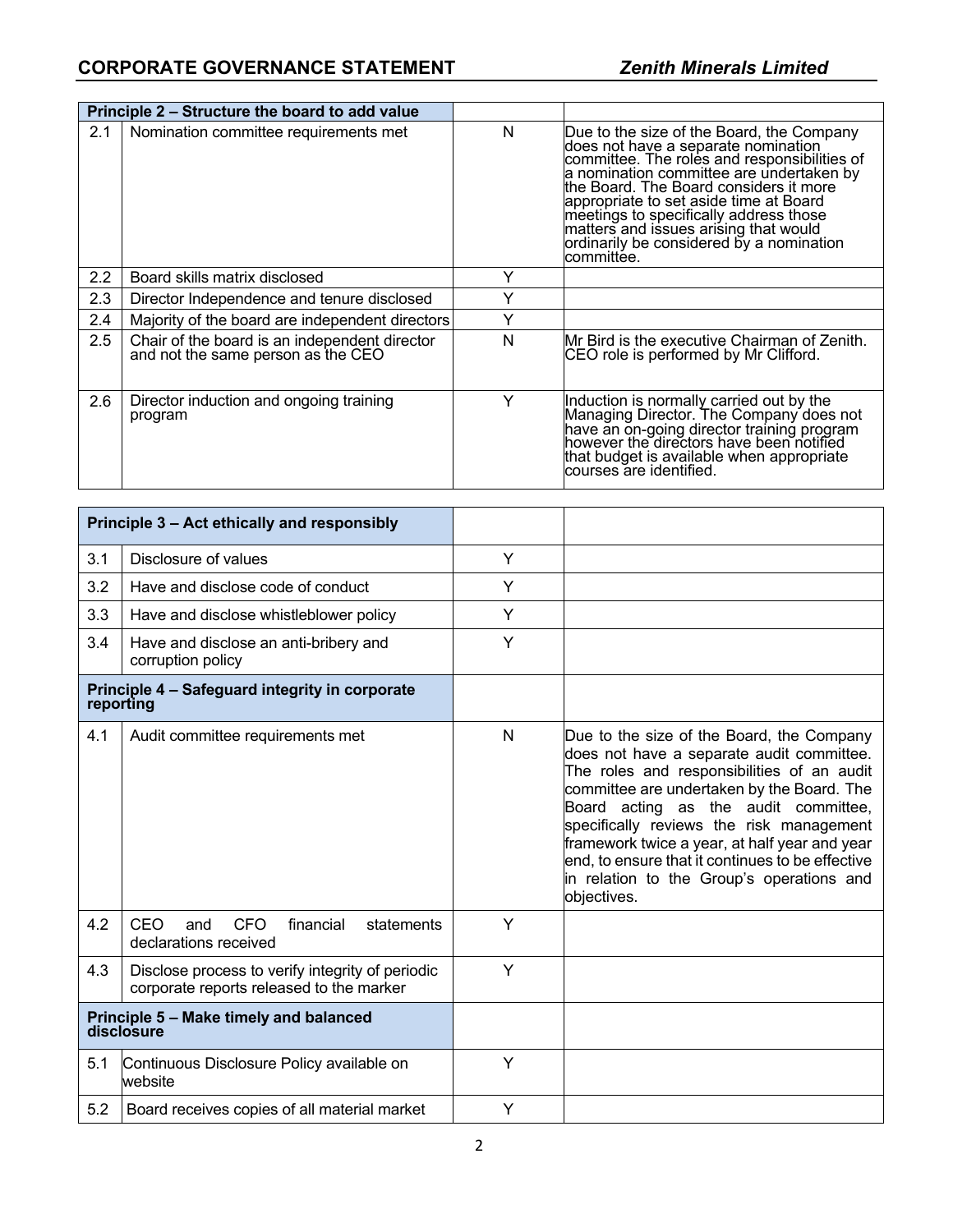|                                         | announcements promptly after they have been<br>made.                                                                                                     |              |                                                                                                                                                                                                                                                                                                                                                                                                                                        |
|-----------------------------------------|----------------------------------------------------------------------------------------------------------------------------------------------------------|--------------|----------------------------------------------------------------------------------------------------------------------------------------------------------------------------------------------------------------------------------------------------------------------------------------------------------------------------------------------------------------------------------------------------------------------------------------|
| 5.3                                     | Any new and substantive investor or analyst<br>presentation should be released on the ASX<br>Market Announcements Platform ahead of the<br>presentation. | Y            |                                                                                                                                                                                                                                                                                                                                                                                                                                        |
|                                         | Principle 6 - Respect the rights of<br>securityholders                                                                                                   |              |                                                                                                                                                                                                                                                                                                                                                                                                                                        |
| 6.1                                     | Provide information about the Company and its<br>governance to investors via its website.                                                                | Y            |                                                                                                                                                                                                                                                                                                                                                                                                                                        |
| 6.2                                     | Investor relations program that facilitates<br>effective two-way communication with<br>investors.                                                        | Y            |                                                                                                                                                                                                                                                                                                                                                                                                                                        |
| 6.3                                     | Processes to facilitate and encourage<br>participation at securityholders meetings                                                                       | Y            |                                                                                                                                                                                                                                                                                                                                                                                                                                        |
| 6.4                                     | All substantive resolutions at a meeting of<br>security holders are decided by a poll rather<br>than by a show of hands.                                 | Y            |                                                                                                                                                                                                                                                                                                                                                                                                                                        |
| 6.5                                     | Electronic securityholder communication<br>functionality                                                                                                 | Y            |                                                                                                                                                                                                                                                                                                                                                                                                                                        |
| Principle 7 - Recognise and manage risk |                                                                                                                                                          |              |                                                                                                                                                                                                                                                                                                                                                                                                                                        |
| 7.1                                     | Risk committee requirements met                                                                                                                          | $\mathsf{N}$ | Due to the size of the Board, the Company<br>does not have a separate risk committee.<br>The roles and responsibilities of an audit<br>committee are undertaken by the Board. The<br>Board acting as the audit committee,<br>specifically reviews the risk management<br>framework twice a year, at half year and year<br>end, to ensure that it continues to be effective<br>in relation to the Group's operations and<br>objectives. |
| 7.2                                     | Annual review of risk management framework                                                                                                               | Y            |                                                                                                                                                                                                                                                                                                                                                                                                                                        |
| 7.3                                     | No internal audit function but internal control<br>processes in place                                                                                    | Y            |                                                                                                                                                                                                                                                                                                                                                                                                                                        |
| 7.4                                     | Disclosure of material exposure to, and<br>management of, economic, environmental<br>and social sustainability risk                                      | Y            |                                                                                                                                                                                                                                                                                                                                                                                                                                        |

| <b>Principle 8</b> |                                         |   |                                                                                                                                                                                                                                                                                                                                                  |
|--------------------|-----------------------------------------|---|--------------------------------------------------------------------------------------------------------------------------------------------------------------------------------------------------------------------------------------------------------------------------------------------------------------------------------------------------|
|                    | 8.1 Remuneration committee requirements | N | Due to the size of the Board, the Company<br>does not have a separate remuneration<br>committee. The roles and responsibilities<br>of a remuneration committee<br>are<br>undertaken by the Board. The Board is of<br>the opinion that the Group is too small to<br>justify the extra expense of forming and<br>running a remuneration committee. |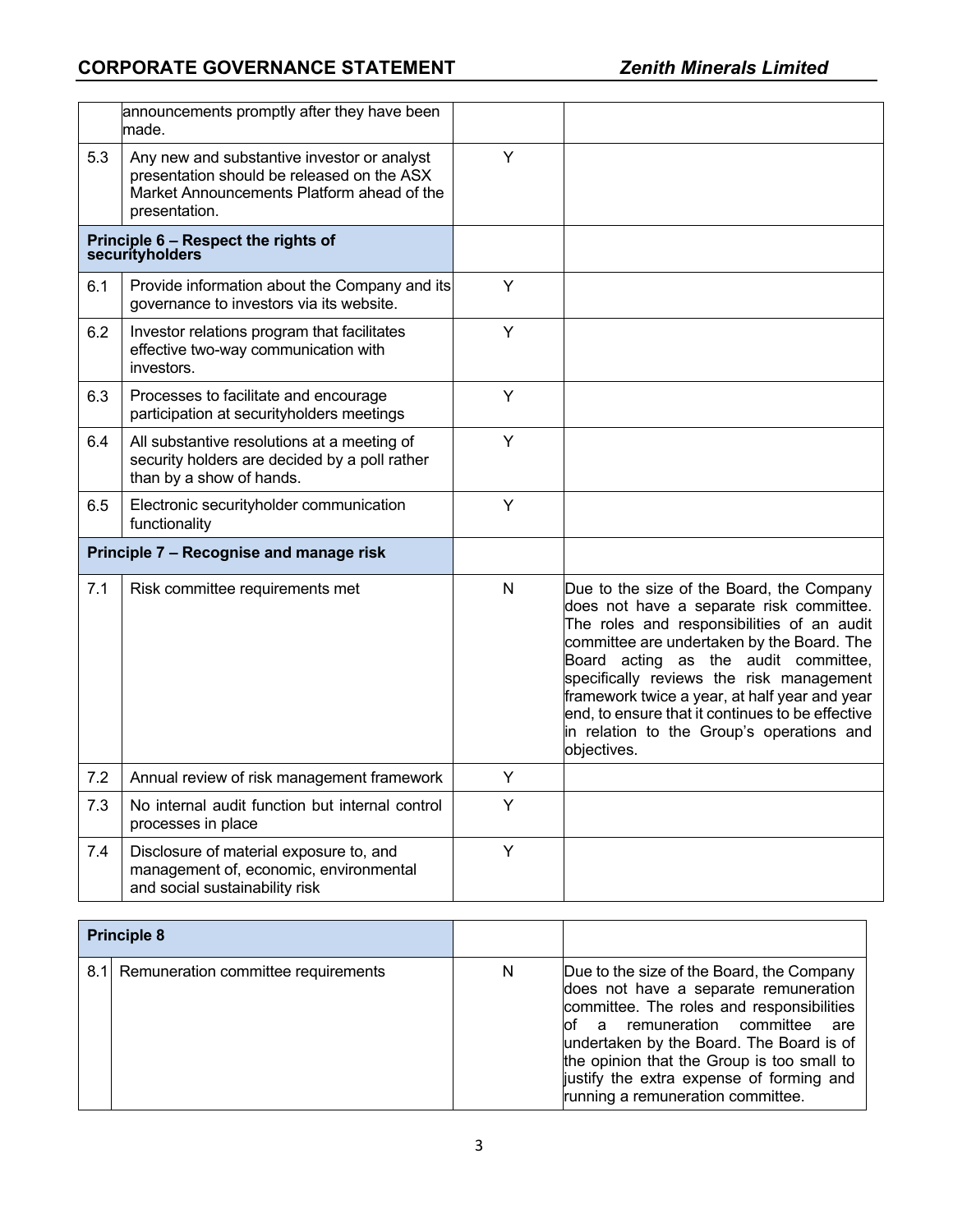| 8.2 Remuneration practices disclosed                                       |  |
|----------------------------------------------------------------------------|--|
| 8.3 Remuneration Policy disclosures regarding<br>equity-based remuneration |  |

# **Principle 1 - Lay solid foundations for management and oversight**

#### *Recommendation 1.1 - Have and disclose a board charter*

The board charter is available on the Company's website.

## *Recommendation 1.2 - Undertake appropriate checks before appointing or electing a person as director*

Reference checks are performed for each director.

#### *Recommendation 1.3 - Written agreement with each director and senior executive*

Each director has received a letter of appointment which details the key terms of their appointment. This letter includes all of the recommended matters in the Principles. Each director also enters into required agreements regarding insurance, access to records and disclosure of any trading in Company securities as required under the Listing Rules.

The CEO, being a senior executive of the Company, has a formalised job description and letter of appointment.

## *Recommendation 1.4 - Company Secretary accountable directly to Board*

The Company Secretary has a direct reporting line to the Board in regard to all matters to do with the proper functioning of the Board.

## *Recommendation 1.5 - Diversity Policy disclosures reported*

The Company recognises the value contributed to the organisation by employing people with varying skills, cultural backgrounds, ethnicity and experience and employs people based on their underlying skill sets in an environment where everyone is treated equally and fairly, and where discrimination, harassment and inequity are not tolerated.

The Company has a diversity policy that is available on the Company's website.

#### *Recommendation 1.6 - Board performance evaluation undertaken*

The Chairman undertakes an annual assessment of the performance of the Board, its individual directors and its committees. The process involves conducting individual interviews of its directors and board discussions. During the reporting period, the Chairman conducted a performance evaluation of the Board, its individual directors and its committees in accordance with these processes. The review of the Chairman's role was conducted by independent Non-Executive Director, Mr J D Goldsworthy.

#### *Recommendation 1.7 - Senior executive performance evaluation undertaken*

The Managing Director is accountable to the Board for management of the Group, with authority levels approved by the Board, and is subject to the supervision of the Board. Similarly, the performance of the Company Secretary/CFO is evaluated by the Board annually. In assessing the performance of the senior executives, the review includes consideration of the senior executives' achievement of their responsibilities, and overall performance of the Company in achieving its targets. All senior executives were evaluated in accordance with the process disclosed above.

#### **Principle 2 – Structure the board to add value**

#### *Recommendation 2.1 - Nomination committee requirements met*

During the year ended 30 June 2021, the Company did not have a separately established nomination committee. However, the duties and responsibilities typically delegated to such committee are included in the responsibilities of the full Board. The Board considers it more appropriate to set aside time at Board meetings to specifically address those matters and issues arising that would ordinarily be considered by a nomination committee.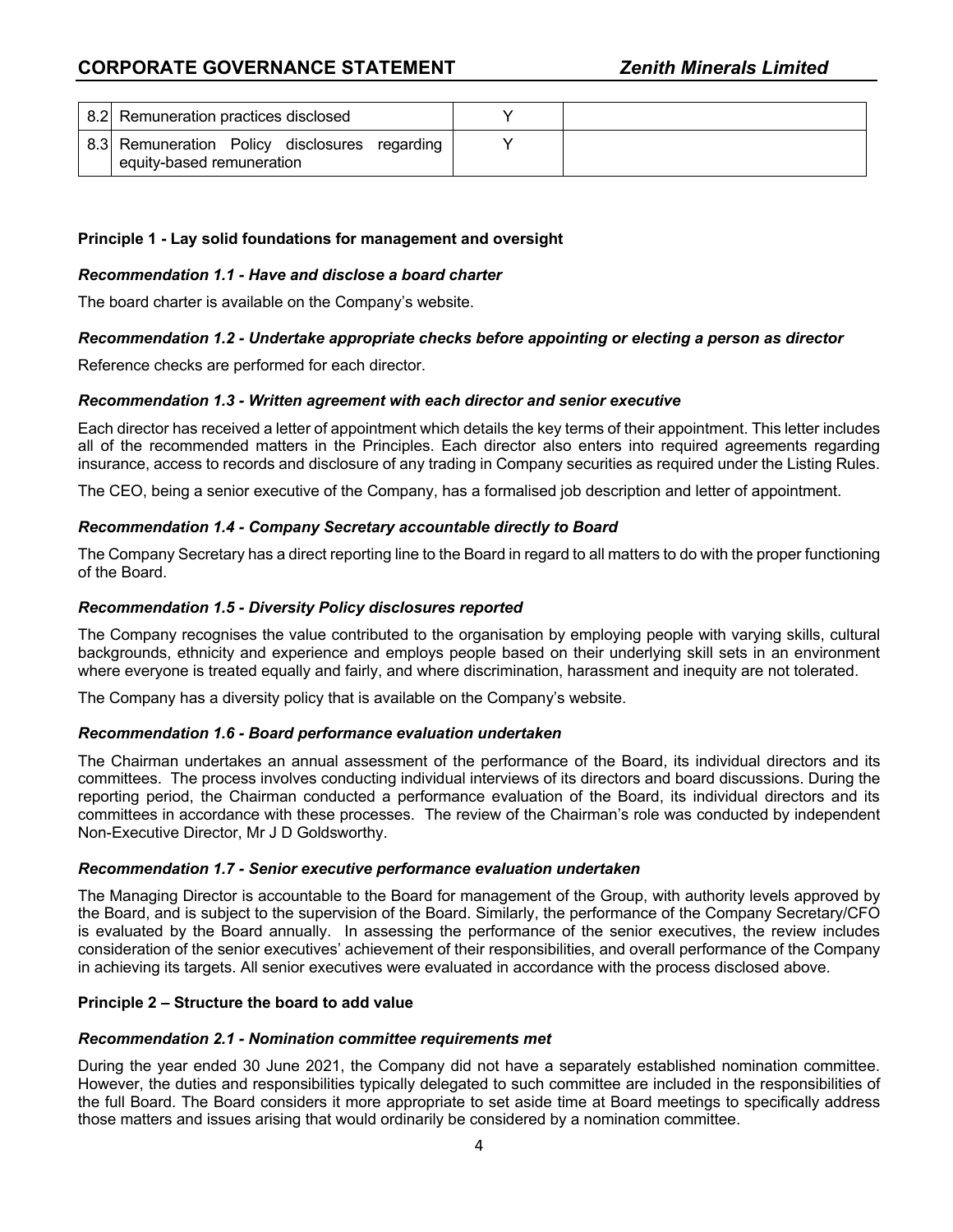# *Recommendation 2.2 - Board skills matrix disclosed*

A Board Skills Matrix is available on the Company's website.

## *Recommendation 2.3 - Director Independence and tenure disclosed*

Directors of the Company are considered to be independent when they are independent of management and free from any business or other relationship that could materially interfere with **—** or could reasonably be perceived to materially interfere with **—** the exercise of their unfettered and independent judgement.

In the context of director independence, "materiality" is considered from both the Company and individual director perspective. The determination of materiality requires consideration of both quantitative and qualitative elements. An item is presumed to be quantitatively immaterial if it is equal to or less than 5% of the appropriate base amount. It is presumed to be material (unless there is qualitative evidence to the contrary) if it is equal to or greater than 10% of the appropriate base amount.

Qualitative factors considered include whether a relationship is strategically important, the competitive landscape, the nature of the relationship and the contractual or other arrangements governing it and other factors that point to the actual ability of the director in question to shape the direction of the Company's loyalty.

In accordance with the definition of independence above, and the materiality thresholds set, the following directors are considered to be independent.

The term in office held by each director in office at the date of this report is as follows:

| <b>Name</b>           | Term in office                                    |
|-----------------------|---------------------------------------------------|
| Mr Julian Goldsworthy | Appointed 29 August 2013, tenure 8 years 1 months |
| Mr Stanley Mcdonald   | Appointed 24 April 2006, tenure 15 years 5 months |
| Mr Graham Riley       | Appointed 2 May 2018, tenure 3 year 5 months      |

#### *Recommendation 2.4 - Majority of the board are independent directors*

The Company has a majority of the Board as independent directors.

#### *Recommendation 2.5 - Chair of the board is an independent director and not the same person as the CEO*

The Company's CEO is also the Chair of the Board. The Board believes Mr Bird is the most appropriate person to lead the Board as Executive Chairman and that he is able to bring, and does bring quality independent judgement to all relevant issues falling within the scope of the role of Chairman.

# *Recommendation 2.6 - Director induction and ongoing training program*

The Company does not have an on-going director training program however the directors have been notified that budget is available when appropriate courses are identified.

# **Principle 3 – Act ethically and responsibly**

#### *Recommendation 3.1 – Disclosure of values*

The Company's values are articulated in its board charter which is available on the Company's website.

#### *Recommendation 3.2 – Disclosure of Code of Conduct*

The Company's Code of Conduct is available on the Company's website.

#### *Recommendation 3.3 – Disclosure of whistle-blower policy*

The Company's whistle-blower policy is available on the Company's website.

# *Recommendation 3.4 – Disclosure of anti-bribery and corruption policy*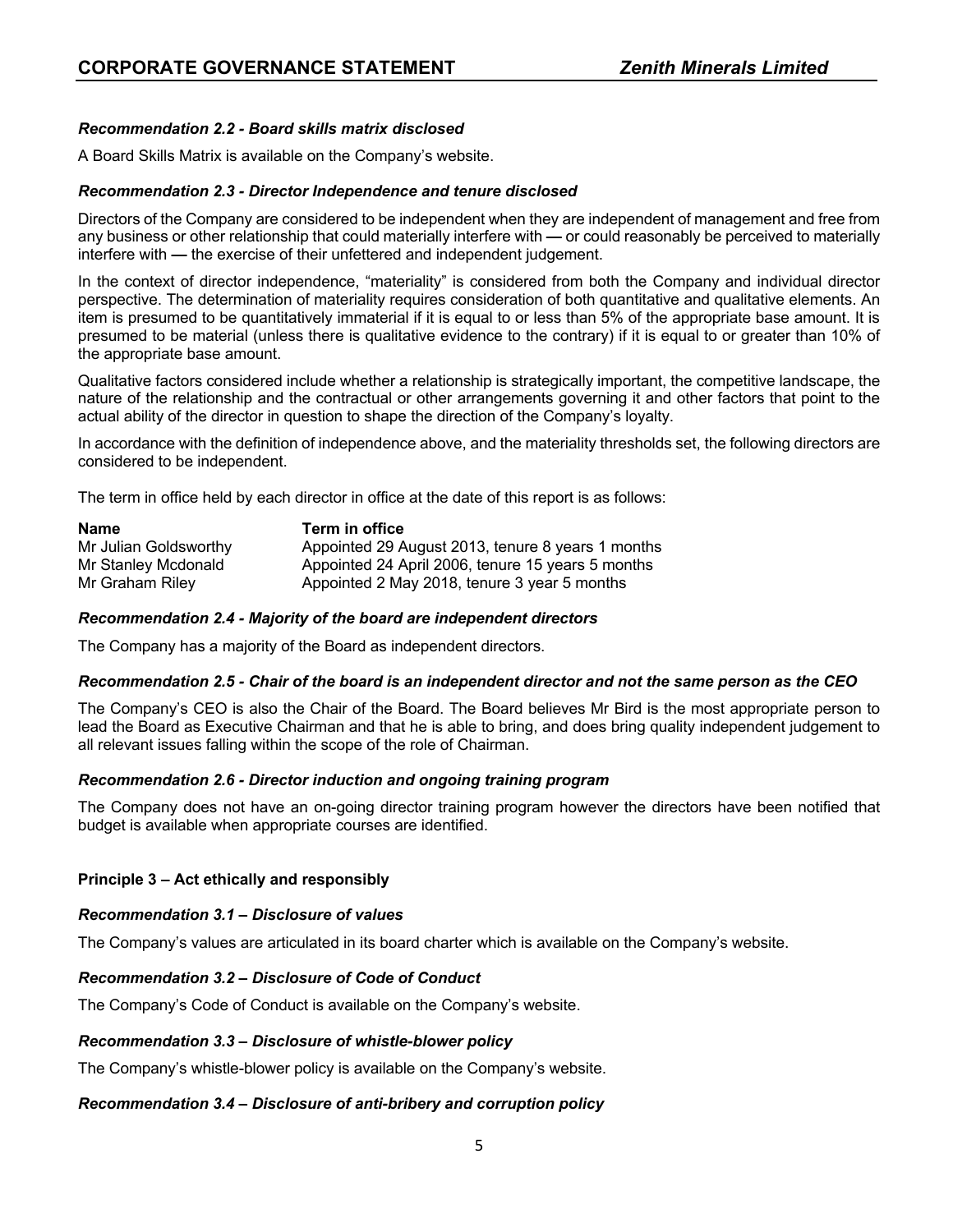The Company's anti-bribery and corruption policy is available on the Company's website.

# **Principle 4 – Safeguard integrity in corporate reporting**

# *Recommendation 4.1 - Audit committee requirements met*

Recommendation 4.1 requires the audit committee to be structured so that it consists only of non-executive directors with a majority of independent directors, chaired by an independent chairperson who is not chairperson of the Board and has at least three members. During the year ended 30 June 2021, the Company did not have a separately established audit committee. The Board considers that the Company is not currently of a size, nor are its affairs of such complexity to necessitate the formation of an audit committee. The Board acting as the audit committee, specifically reviews the risk management framework twice a year, at half year and year end, to ensure that it continues to be effective in relation to the Group's operations and objectives.

# *Recommendation 4.2 - CEO and CFO financial statements declarations received*

In accordance with section 295A of the *Corporations Act*, the CEO and CFO have provided a written statement to the Board that:

- Their view provided on the Company's financial report is founded on a sound system of risk management and internal compliance and control which implements the financial policies adopted by the Board; and
- The Company's risk management and internal compliance and control system is operating effectively in all material respects.

# *Recommendation 4.3 - Disclose process to verify integrity of periodic corporate reports released to the market*

Periodic corporate reports that are prepared internally are reviewed by the Board to identify any inconsistencies. Further the periodic reports are drawn from internal data which is subject to monthly internal review and reconciliation.

# **Principle 5 – Make timely and balanced disclosure**

# *Recommendation 5.1 – Disclose Continuous Disclosure Policy*

The Company's Continuous Disclosure policy is available on the Company's website.

## *Recommendation 5.2 – Board should receive copies of all material market announcements promptly after they have been made.*

The Board is provided with the final version of material market announcements when they are lodged.

## *Recommendation 5.3 – Any new and substantive investor or analyst presentation should be released on the ASX Market Announcements Platform ahead of the presentation.*

During the year ended 30 June 2021 the Company released on the ASX Market Announcements Platform any investor presentations ahead of the relevant presentation.

# **Principle 6 – Respect the rights of securityholders**

## *Recommendation 6.1 - Provide information about the Company and its governance to investors via its website.*

Information about the Company and its governance is available to investors via the Company's website: https://www.zenithminerals.com.au/corporate-governance-policies/

## *Recommendation 6.2 - Investor relations program that facilitates effective two-way communication with investors.*

The Company's objective is to promote effective communication with its shareholders at all times.

The Company is committed to: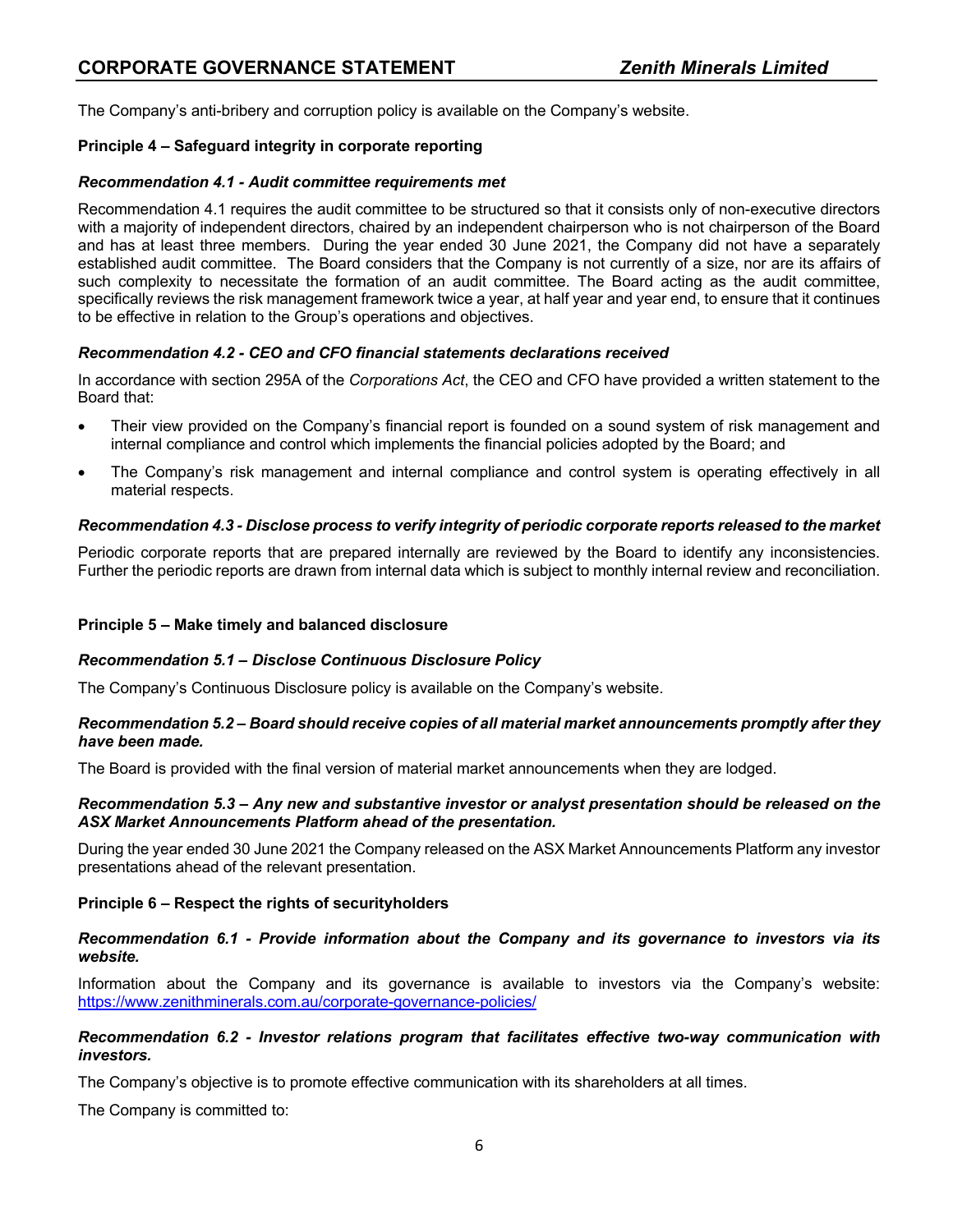- Ensuring that shareholders and the financial markets are provided with full and timely information about the Company's activities in a balanced and understandable way;
- Complying with continuous disclosure obligations contained in the ASX listing rules and the Corporations Act in Australia; and
- Communicating effectively with its shareholders and making it easier for shareholders to communicate with the Company.

To promote effective communication with shareholders and encourage effective participation at general meetings, information is communicated to shareholders:

- Through the release of information to the market via the ASX
- Through the distribution of the annual report and notices of annual general meeting
- Through shareholder meetings and investor relations presentations
- Through letters and other forms of communications directly to shareholders
- By posting relevant information on the Company's website: https://www.zenithminerals.com.au

The Company's website publishes all important company information and relevant announcements made to the market.

# *Recommendation 6.3 - Processes to facilitate and encourage participation at securityholders meetings*

Meetings of securityholders of the Company are convened at least once a year.

An explanatory memorandum on the resolutions is included with the notice of meeting. Unless specifically stated in the notice of meeting, all holders of fully paid securities are eligible to vote on all resolutions.

In the event that security holders cannot attend formal meetings, they are able to lodge a proxy in accordance with the Corporations Act. Proxy forms can be mailed, lodged by facsimile or emailed.

## *Recommendation 6.4 - All substantive resolutions at a meeting of security holders are decided by a poll rather than by a show of hands.*

During the year ended 30 June 2021 the resolutions at the Annual General Meeting held on 25 November 2020 were decided on poll rather than by a show of hands.

# *Recommendation 6.5 - Electronic securityholder communication functionality*

Securityholders are provided with the option to receive communications from, and send communications to, the Company and its security registry electronically.

# **Principle 7 – Recognise and manage risk**

# *Recommendation 7.1 - Risk committee requirements met*

The Company does not have a committee to oversee risk. In view of the size of the operations of the Company, this is performed by the Board.

# *Recommendation 7.2 - Annual review of risk management framework*

The Board has identified the significant areas of potential business and legal risk of the Company. The identification, monitoring and, where appropriate, the reduction of significant risk to the Company will be the responsibility of the Board.

To this end, comprehensive practices are in place which are directed towards achieving the following objectives:

- effectiveness and efficiency in the use of the Company's resources;
- compliance with applicable laws and regulations;
- preparation of reliable published financial information.